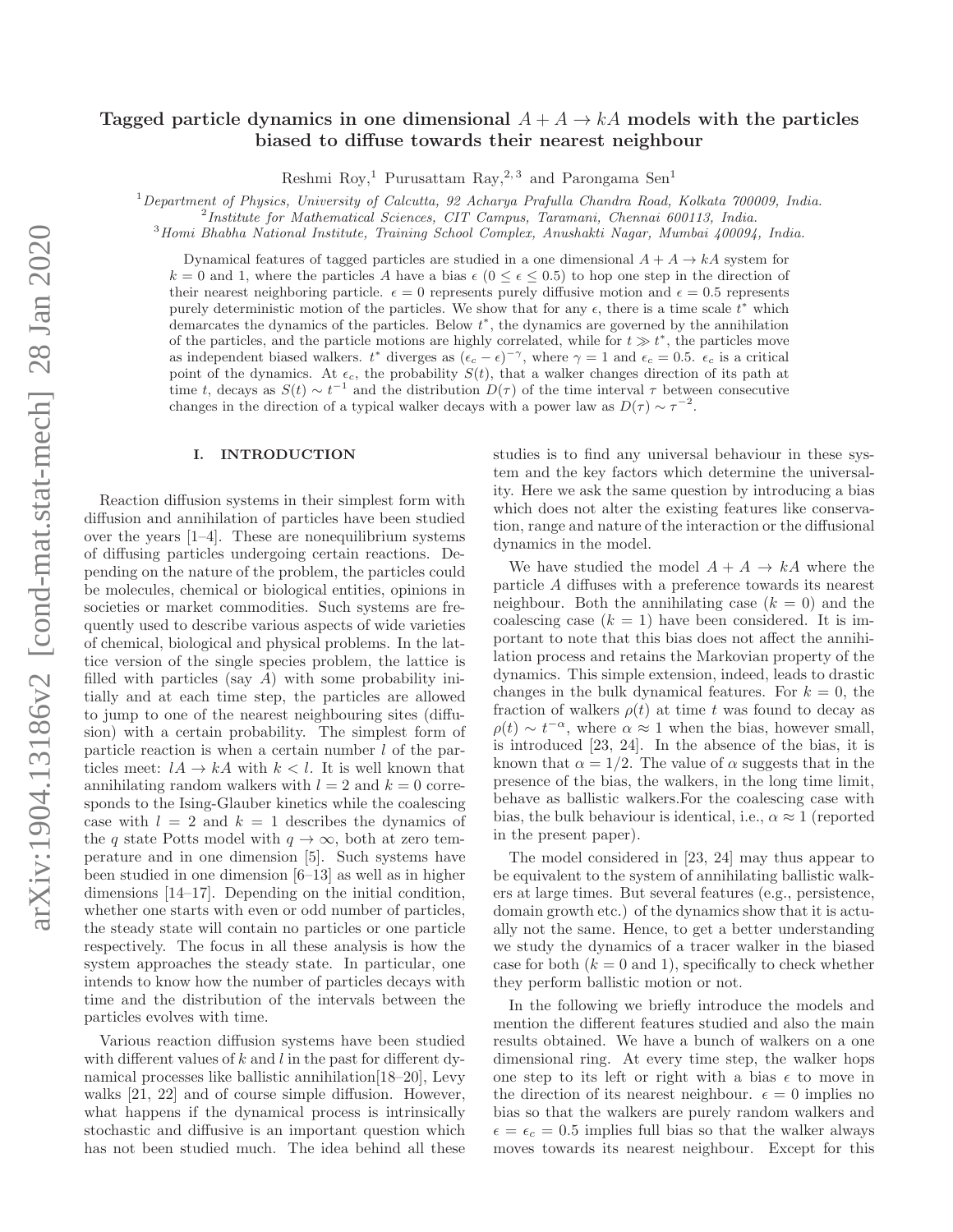point, the motion is always stochastic.

For the annihilating case with  $k = 0$ , we have a more detailed presentation of the results. First, the probability  $P(x, t)$  that a particle is at a distance x from its origin after time t is estimated. We then calculate the probability that a walker changes its direction as a function of time. The distribution of the time intervals over which the walk continues in the same direction is also obtained. A change in the direction of motion can occur either due to diffusion or annihilation of the nearest particle(s). We find that the dynamics of the walkers are controlled by two time regimes. For time  $t < t^*$ , the dynamics are controlled by the annihilation of the particles. The motion of the walkers, in this regime, is highly correlated and the process is critical in the sense that there is no time scale in it. As a result, the probability  $S(t)$  of the change in the direction of the motion of the walker at time  $t$  decays with a power law;  $S(t) \sim 1/t$ . Similarly, the distribution  $D(\tau)$  of the time interval  $\tau$  spent between two changes in the direction of the motion of the walkers is scale free as  $D(\tau) \sim 1/\tau^2$ . We have found the full scaling behavior and arguments for the values of the exponents. The crossover time  $t^* \sim (\epsilon_c - \epsilon)^{-1}$ , so  $\epsilon_c$  can be interpreted as a dynamical critical point where a diverging time scale exists.

We have also studied the coalescing model  $(k = 1)$  with similar bias, i.e.,  $A + A \rightarrow A$  model. Without the bias, it is equivalent to the  $A + A \rightarrow \emptyset$  model as far as the decay of particles in time is concerned. In presence of bias, the scaling of the fraction of surviving particles  $\rho(t) \propto$  $t^{-1}$  (details in section IV) shows that it is similar to the annihilating model. The dynamics of the particles are indeed different in the coalescing model as the distances between the particles are not much affected by a reaction, except for the surviving particle that remains after the reaction. Here we have focussed on the behaviour of  $S(t)$ and  $D(\tau)$  and find that the qualitative features of the dynamics of the tagged particle are again the same as in the  $A + A \rightarrow \emptyset$  model. However, here the crossover to the diffusion behaviour occurs at later times, so that  $t^*$  is higher in the  $A + A \rightarrow A$  model. This is consistent with our inference that the early time regime is annihilation dominated as for  $k = 1$ , the annihilation continues for a longer time.

# II. THE MODEL, DYNAMICS AND SIMULATION DETAILS

The model consists of walkers denoted by A, undergoing the reaction  $A + A \rightarrow kA$ . At each update, a site is selected randomly and if there is a particle on it, it moves towards its nearest neighbour with probability  $\epsilon + 0.5$  ( $0 \leq \epsilon \leq 0.5$ ) and otherwise in the opposite direction. For  $k = 0$ , if there is already another walker located on this neighbouring site, then both particles are annihilated and for  $k = 1$ , one of them survives. Suppose, a walker is at site  $i$  and its nearest neighbours are

at  $i + x$  and  $i - y$  on its right and left respectively; the walker will hop one step towards right with probability  $0.5+\epsilon$  and to left with probability  $0.5-\epsilon$  if  $x < y$ . In the rare cases where the two neighbours are equidistant, the walker moves in either direction with equal probability.

When the bias  $\epsilon = 0.5$ , the  $k = 0$  case corresponds to the spin model introduced in [27] (see Appendix for details). Hence, the dynamical updating scheme used here for  $k = 0$  has a one to one correspondence with the original spin dynamics used in [27]. As the spin system in [27] was considered to be highly disordered initially, we start with a high density of walkers in this problem; specifically the number of walkers is chosen to be  $L/2$ on a one dimensional lattice of size L. To maintain the correspondence with spin dynamics, the walkers are updated asynchronously and at each update a site is chosen randomly, rather than a walker, for updating. One Monte Carlo step (MCS) comprises of L such updates. The same dynamical scheme was used in [23, 24] where the bulk properties of the walker model were studied.

The dynamical scheme allows the possibility that a walker's state may not be updated at all. This is because if a site is not selected, the position of the corresponding walker will not be updated. It may also happen that a walker is updated more than once in the following manner: if a walker moves to the site  $j$  and the site  $j$ is selected later, then the position of the same walker is updated again. This signifies that the net displacement of a particular walker may even be zero when it performs more than one movement in the same MCS. For all calculations, the final positions of the walkers after the completion of one MCS are considered. The results reported here are for simulations done on lattices of size 12000 or more and the maximum number of configuration studied was 2000. Periodic boundary condition has been used for all the simulations.

In the  $A + A \rightarrow A$  model  $(k = 1)$ , the same dynamical scheme is used. Here, once two walkers meet, one of them will survive. In order to study the tagged particle dynamics, we need to label the surviving particle. We use the convention that the particle which makes the last movement survives. We have checked that the random convention (either of the two particles is taken to be the survivor randomly) leads to the same results qualitatively.

#### III. RESULTS FOR  $A + A \rightarrow \emptyset$   $(k = 0)$  MODEL

To check the movement of individual walkers we took snapshots of the system at different times. Fig. 1(a) and (b) show the world lines of the motion of the particles for  $\epsilon = 0$  and  $\epsilon = 0.5$ . It clearly shows that the motion of the individual particles in the two extreme cases are remarkably different. Annihilation dominates for  $\epsilon = 0.5$  while for  $\epsilon = 0$  the walk is diffusive as expected. For the intermediate values of  $\epsilon$ , both the mechanisms of diffusion and annihilation will be important and thus, as we will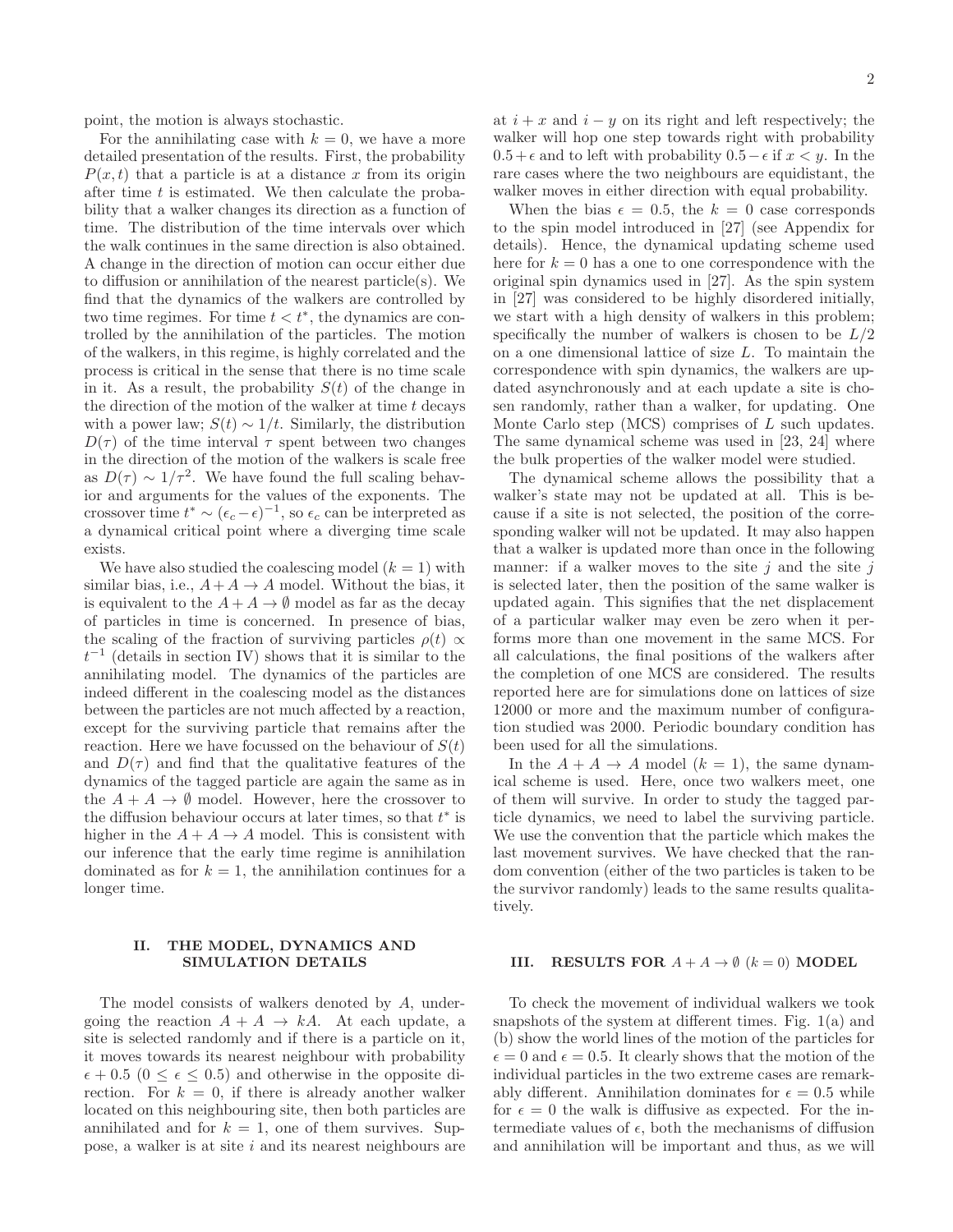

FIG. 1. Snapshots of the system at different times for  $\epsilon = 0$ (a) and  $\epsilon=0.5$  (b) for  $A + A \rightarrow \emptyset$  model. Lower panel show the snapshots for  $A + A \rightarrow A$  model for  $\epsilon = 0$  (c) and  $\epsilon = 0.5$ (d). The trajectories in different colors represent different particles.

see later, give rise to the crossover effect for the system. To probe the dynamics of the particles, we have studied the following three quantities: (i) the probability distribution  $P(x, t)$  of finding a particle A at distance x from its origin at time t, (ii) the probability  $S(t)$  of the change in the direction in the motion of a walker at a time  $t$  and (iii) the distribution  $D(\tau)$  of the time interval  $\tau$  between two successive changes in the direction of the motion of a walker. The results for each of these quantities are described in the following three subsections.

#### A. Probability distribution  $P(x, t)$

For  $\epsilon = 0$ , the single particle motion is diffusive and the corresponding probability distribution  $P(x, t)$  is known to be Gaussian. This remains true even in the presence of annihilation.

For  $\epsilon \neq 0$ ,  $P(x, t)$  changes drastically. The distributions are still symmetric as the motion of individual particles can occur in both directions (left and right). However, there is no peak at the origin  $(x = 0)$  and instead a double peak structure emerges with a dip at  $x = 0$ . To obtain a collapse of the data at different times, we note that the scaling variable is  $x/\epsilon t$  for all values of  $\epsilon$ . We find that the collapsed data can be fit to the form

$$
P(x,t)\epsilon t = f(\frac{x}{\epsilon t}) \propto \exp[-\beta \{(\frac{\gamma x}{\epsilon t})^2 - 1\}^2].
$$
 (1)

The data collapse in the early time regime is shown in Fig. 2a. However, the data collapse as well as the above scaling form seems to be less accurate at later times. On



FIG. 2. (a): Data collapse of  $P(x,t) \in \mathcal{E}$  against  $x/\epsilon t$  for  $\epsilon = 0.2$ and 0.3 are shown at early time regime, (b): Data collapse of  $P(x,t) \in \mathcal{F}$  against  $x/\epsilon t$  are shown for  $\epsilon = 0.1, 0.2, 0.5$  at late time regime. These data are for the  $A + A \rightarrow \emptyset$  model.

investigating further, we find that while we attempt to fit the data individually for each  $\epsilon$  and t by the form given in Eq. (1), only in the early regime ( $\epsilon t \leq 100$ ), both  $\beta$  and  $\gamma$  are constants. While  $\gamma$  shows negligible dependence on  $\epsilon$  and t,  $\beta$  strongly depends on  $\epsilon t$ ; beyond  $\epsilon t = 100$  it is no longer a constant but increases sharply as a function of  $\epsilon t$ . Hence the distribution scaled in the above manner shows a dip at the center which goes down with time while the peak heights increase such that the data do not collapse well as shown in Fig. 2b.

The above study suggests that at vary late stages, the scaled distribution will assume a double delta functional form and a universal scaling function exists only in the early time regime ( $\epsilon t \lesssim 100$ ). We can relate the breakdown of the universal behaviour to the crossover phenomena that is revealed more clearly in the following subsections.

# B. Probability of change in direction

The probability of direction change at time  $t$  is obtained by estimating the fraction of walkers that change direction at time t. For  $\epsilon = 0$ , as the system is diffusive, the probability of direction change  $S(t) = p_0$ , a constant independent of time. For a purely diffusive random walk,  $p_0 = 0.5$ . But here asynchronous dynamics have been used and this updating scheme allows the walkers to remain in the same state within a MCS as already discussed in the previous section. This dynamics can only decrease the probability of change in direction.  $p_0$  for  $\epsilon = 0$  actually turns out to be  $\approx 0.27$  numerically.

For  $0 < \epsilon < 0.5$ , the change in direction of a walker occurs due to two reasons; either due to the annihilation of a neighbouring walker or because of the diffusive component which is large for small  $\epsilon$ . At earlier times, the walker density is large and so the number of annihilation is considerable. Therefore the change in direction of the walkers is dominated by the annihilation process. However, as time progresses, annihilation becomes rarer and therefore the diffusive component becomes the dominat-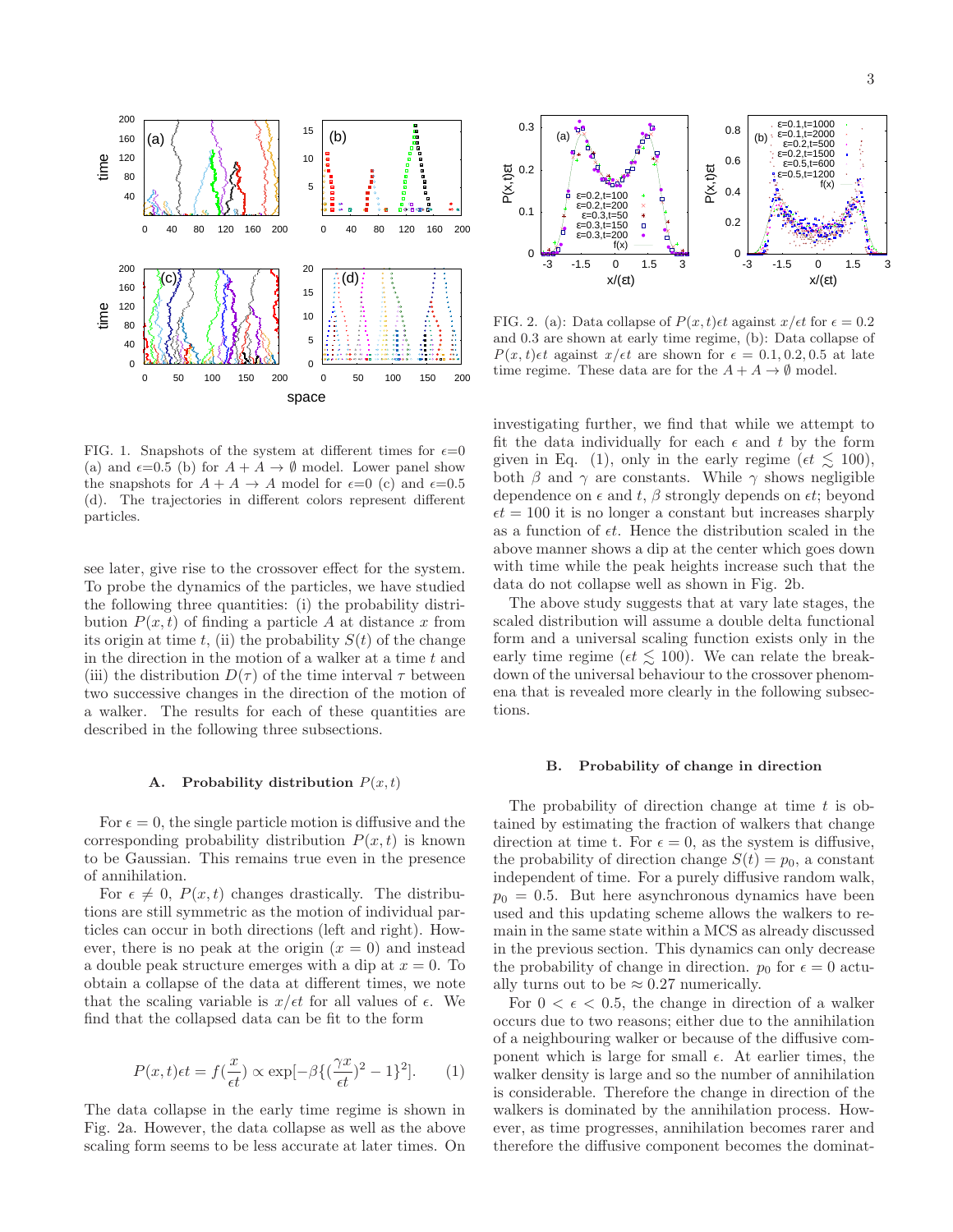

FIG. 3. Probability of direction change of tagged particle for different  $\epsilon$  in the  $A + A \rightarrow \emptyset$  model. For  $\epsilon = 0.5$ , it decays as  $t^{-1}$ . Inset shows the variation of  $S_{sat}$  with  $\epsilon_c - \epsilon$ .

ing factor. So a saturation value  $S_{sat}$  of  $S(t)$  is reached at a later time, typically after a time  $t^*$ . The data for  $S(t)$  is shown in Fig. 3 and the inset shows the variation of  $S_{sat}$  with  $\epsilon_c - \epsilon$  where  $\epsilon_c = 0.5$ . As expected,  $S_{sat}$ decreases as  $\epsilon$  is made larger. In fact, we find that unless  $\epsilon$  is very close  $\epsilon_c$ , the saturation is reached very fast, typically within one hundred MC step.  $S_{sat}$  shows a linear variation with  $\epsilon_c - \epsilon$ , shown in inset of Fig. 3.

One can obtain a data collapse by plotting  $S(t)t$ against  $t(\epsilon_c - \epsilon)$ , shown in Fig. 4. This indicates that one can write  $S(t)$  as

$$
S(t) = \frac{1}{t}g(z),\tag{2}
$$

where  $z = t(\epsilon_c - \epsilon)$  and  $g(z)$  is a scaling function.  $g(z)$  is constant for  $z < 1$  and  $g(z) \sim z$  for large z. Therefore,  $p_{\epsilon} \equiv S(t \to \infty) \propto (\epsilon_c - \epsilon)$ , which is consistent with the variation of  $S_{sat}$  with  $(\epsilon_c - \epsilon)$  (see inset of Fig. 3). Hence one can argue that  $t^* = (\epsilon_c - \epsilon)^{-1}$  acts as a timescale, below which  $S(t) \propto t^{-\delta}$  with  $\delta = 1$ . As  $t^*$  diverges at  $\epsilon_c$ , there is no saturation region for  $\epsilon = \epsilon_c$  and  $S(t)$  shows a power law decay,  $S(t) \sim t^{-1}$  for all times as shown in Fig. 3. The divergence of  $t^*$  as  $\epsilon \to \epsilon_c$  justifies that  $\epsilon_c$  is the dynamical critical point.

One can argue that the value of  $\delta$  is unity for the deterministic case  $\epsilon = 0.5$ , where the walker always moves towards its nearer neighbour. A direction change can occur only if an adjacent walker is annihilated (however, this is a necessary but not sufficient condition). Let  $A(t)$  be the number of annihilation taking place at time t. If  $N(t)$  is the number of walkers at time t,  $A(t)$ is given by  $-\frac{dN}{dt} \propto t^{-\alpha-1} = t^{-2}$ . Since  $N(t)$  is proportional to  $t^{-1}$  and  $S(t)$  is proportional to  $A(t)/N(t)$ , therefore  $S(t) \sim t^{-1}$ . It may be added here that  $A(t)$ and  $N(t)$  have the same behaviour for all  $\epsilon \neq 0$ , however, for  $\epsilon \neq 0.5$ , direction change may occur even when there is no annihilation. The above argument is valid only for  $\epsilon = 0.5$  for which there is no diffusive compo-



FIG. 4. Variation of  $S(t)t$  with  $t|\epsilon-\epsilon_c|$  shows a data collapse for both the models  $A + A \rightarrow \emptyset$  and  $A + A \rightarrow A$ , where  $\epsilon_c = 0.5$ . Data for the  $A + A \rightarrow A$  model have been shifted along  $y$  axis for better clarity. The linear regions in the loglog plot are fitted to power law forms with the exponent very close to unity.

nent. However, the fact that  $S(t) \propto t^{-1}$  in the early time regime for  $\epsilon \neq 0.5$  also, shows that the annihilation plays the key role in the dynamics here; the diffusive component is virtually ineffective. Clearly a crossover behaviour occurs in time. The crossover occurs at a time when annihilation becomes rare. This depends on two factors: the density of the walkers and the strength of the bias. In time, the density decreases and beyond the crossover time  $t^*$ , the bias is not strong enough to cause two particles to come close enough and cause an annihilation. The motion effectively becomes uncorrelated. Obviously, the crossover occurs at later times as  $\epsilon$ , representing the bias, becomes larger and the inherent diffusive component becomes weaker making annihilations more probable. Therefore, at  $\epsilon = 0.5$ , the fully biased point,  $S(t) \propto t^{-1}$  and the crossover time diverges.

The nature of the walk remains ballistic in all regimes due to the bias, however small, to move towards the nearest neighbours. This is consistent with the conjecture that the probability distribution assumes a double delta form at large times mentioned in the last subsection.

# C. Distribution of time intervals between consecutive change in direction

Another interesting quantity is  $D(\tau)$ , the interval of time  $\tau$  spent without change in direction of motion. For random walkers with  $\epsilon = 0$ , the probability that in the time interval  $\tau$ , there is no direction change is given by

$$
D(\tau) = p_0^2 (1 - p_0)^\tau. \tag{3}
$$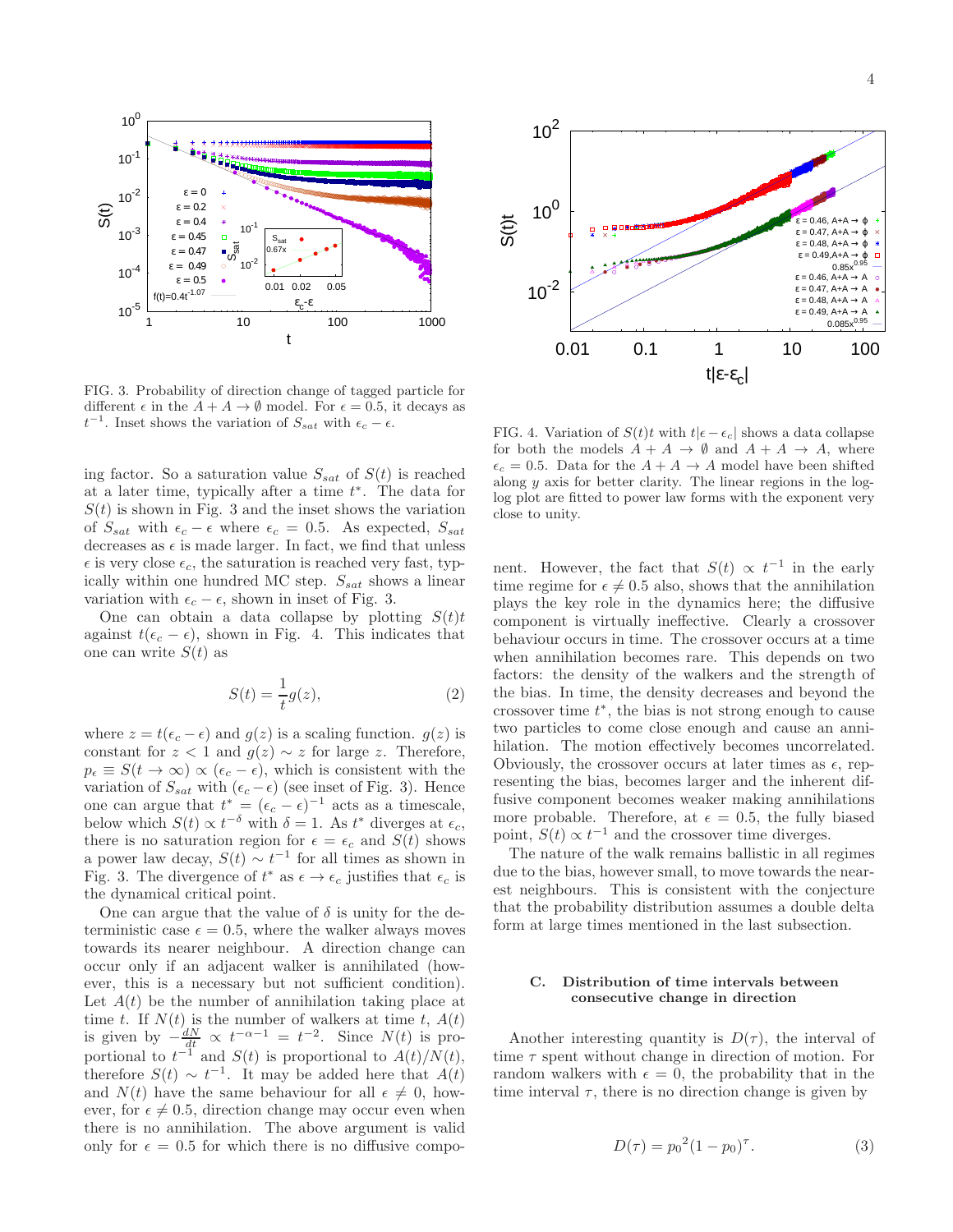This reduces to an exponential form:  $D(\tau) \propto$  $\exp[-\tau \ln\{1/(1 - p_0)\}]$ . Fig. 5a shows the data for  $D(\tau)$  for  $\epsilon = 0$ . From the numerical simulation, we find  $D(\tau) \sim \exp(-\tau \ln 1.38)$  for  $\epsilon = 0$ , which is consistent with  $p_0 \approx 0.27$ .

For general values of  $\epsilon \neq 0$ , we note that  $D(\tau)$  obeys the following form

$$
D(\tau) \sim \frac{1}{\tau^2} \phi(z),\tag{4}
$$

where  $z = \tau(\epsilon_c - \epsilon)$  is the scaling argument and  $\phi(z)$ is the scaling function.  $\phi(z)$  is constant for  $z < 1$  and proportional to  $\exp(-z)$  for  $z \gg 1$ . The data are shown in Fig. 5b.

Thus it is indicated that here also a crossover behaviour occurs at  $\tau = \tau^*$  with  $\tau^* \propto (\epsilon_c - \epsilon)^{-1}$ , beyond which the exponential decay is observed and below which there will be a power law behaviour. Obviously for  $\epsilon = 0.5, \tau^*$  diverges such that only the power law decay will be observed with an exponent 2 which is indeed the case as shown in Fig. 5c.

It can be argued why the exponent is 2 for  $\epsilon = 0.5$ . Suppose the walker moves without direction change in the interval  $t_0 + 1$  to  $t_0 + \tau$ . This means it changes direction at times  $t_0$  and  $t_0 + \tau + 1$ . Hence,  $D(t_0, \tau)$  is given by

$$
D(t_0, \tau) = S(t_0)S(t_0 + \tau + 1) \prod_{x=1}^{\tau} [1 - S(t_0 + x)].
$$

Using the variation of  $S(t) \propto 1/t$  obtained in the last subsection,

$$
D(t_0, \tau) \propto (t_0^{-1})(t_0 + \tau + 1)^{-1} \prod_{x=1}^{\tau} (1 - \frac{1}{t_0 + x}). \quad (5)
$$

Taking logarithm of both sides of Eq. (5) and converting summation into an integral, one gets

$$
\ln D(t_0, \tau) = -2\ln(t_0 + \tau),
$$

apart from a constant factor. One can always choose the origin  $t_0$  to be zero, such that

$$
D(\tau) \sim \tau^{-2} \tag{6}
$$

showing consistency with the numerical results. (Fig. 5b).

One can also justify the crossover behaviour for 0 <  $\epsilon$  < 0.5. Here, the crossover behaviour in  $S(t)$  found in Sec. III B, should be taken into account while calculating  $D(\tau)$ .  $S(t)$  decays in a power law manner at short times to a constant value in the late time regime. The relatively larger value of  $S(t)$  will be responsible for the behaviour of  $D(\tau)$  for small  $\tau$ . Hence, for small  $\tau$ , the power law behaviour of  $S(t)$  will be relevant for which it has been already shown that  $D(\tau) \propto \tau^{-2}$ . On the other

hand, the constant (lower) value of  $S(t)$  will be responsible for contribution to  $D(\tau)$  for large values of  $\tau$ . For  $t > t^*$ ,  $S(t) = p_{\epsilon} = a_0(\epsilon_c - \epsilon)$ , where  $a_0$  is a constant less than unity (see Fig. 4). Using this value, one gets therefore  $D(\tau) = (p_{\epsilon})^2 (1 - p_{\epsilon})^{\tau} \sim \exp(\tau \ln(1 - a_0(\epsilon_c - \epsilon))).$ As  $a_0(\epsilon_c - \epsilon)$  is less than unity, the expression for  $D(\tau)$ simplifies to

$$
D(\tau) \sim \exp(-a_0(\epsilon_c - \epsilon)\tau). \tag{7}
$$

 $D(\tau)$  can indeed be fit to an exponential form for large values of  $\tau$  (see Fig. 5d):  $D(\tau) \sim \exp(-b\tau)$  (as long as  $\epsilon$  is not very close to  $\epsilon_c$  for reasons that will be clarified later) and b can be fitted to the form

$$
b = b_0(\epsilon_c - \epsilon),\tag{8}
$$

where  $b_0 = 0.5$ , shown in Fig. 6. This agrees with the expectation that b should be varying linearly with  $(\epsilon_c \epsilon$ ) as indicated by Eq. (7). It is also observed that b approaches the value ln 1.38 as  $\epsilon \to 0$  and  $b \to 0$  as  $\epsilon \rightarrow \epsilon_c = 0.5$  (Fig. 6).

Fig. 5b shows that for large values of the argument, beyond the crossover, the data collapse is not of very good quality. This is because as  $\epsilon$  approaches 0.5 the crossover time increases and the exponential behaviour exists only for very large values of  $\tau$  where the statistics is obviously poorer. This is the reason for which the estimation of b for  $\epsilon \to \epsilon_c$  becomes less reliable as mentioned before. On the other hand, to show the power law region one has to use values of  $\epsilon$  fairly close to 0.5.

### IV. RESULTS FOR  $A + A \rightarrow A$  ( $k = 1$ ) MODEL

For the  $A + A \rightarrow A$  model, the  $\epsilon = 0$  case is known to have the scaling form for the fraction of surviving particles as  $\rho(t) \propto t^{-1/2}$  [18]. In the biased case, with any  $\epsilon \neq 0$  we find that the scaling is again like the  $A+A \rightarrow 0$ case (with bias) as  $\rho(t) \propto t^{-1}$  shown in Fig. 7. Typical snapshots of the walk are shown in Fig. 1(c) and (d).

For the motion of the tagged particles in the  $A+A \rightarrow A$ model, we restrict the study to the probability of direction change and distribution of the time interval of motion executed without direction change. Again we find no significant change from the behaviour for the  $A + A \rightarrow 0$ case., i.e., here also  $S(t) \propto t^{-1}$  for  $\epsilon = 0.5$  while for other values of  $\epsilon$ , there is a crossover to a diffusive behaviour. In fact, when  $S(t)t$  is plotted against  $t(\epsilon_c - \epsilon)$ , we again find that the scaling function has a constant part and a linear variation at larger values of the scaled variable (Fig. 4).

One can, in fact, use the same argument to justify the scaling behaviour  $S(t) \propto t^{-1}$  for  $\epsilon = 0.5$ . This is because in this case also, the only way the direction change can take place is through annihilation. However, there is a subtle difference. For the  $A + A \rightarrow \emptyset$  model, when two particles are annihilated, direction change can take place for their neighbouring particles. On the other hand, in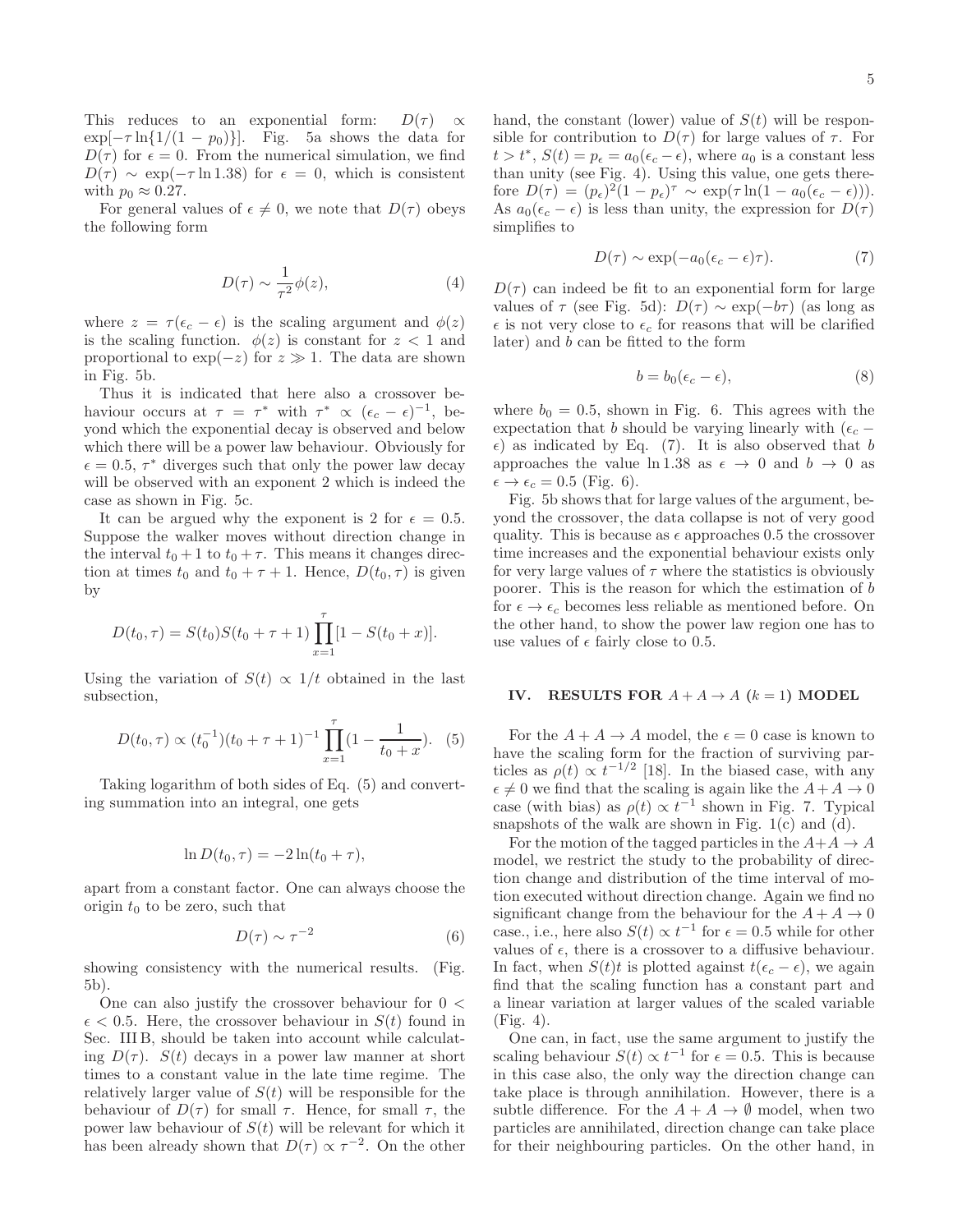

FIG. 5. (a), (c) and (d) show data for the  $A + A \rightarrow \emptyset$  model while (b) includes the data for the  $A + A \rightarrow A$  model also. (a) Variation of  $D(\tau)$  over  $\tau$  for  $\epsilon = 0$  (b) Collapsed data for  $D(\tau)\tau^2$  against  $\tau(\epsilon_c - \epsilon)$  for  $\epsilon = 0.475, 0.48, 0.485$ . Data for the  $A + A \rightarrow A$  model (lower curves) have been shifted for better clarity. (c) shows the data for  $D(\tau)$  against  $\tau$  for  $\epsilon = 0.41, 0.45, 0.5$ , where power law decay exists over a small time interval and power law region decreases with the decrease of  $\epsilon$ . (d) shows the variation of  $D(\tau)$  against  $\tau$  for  $\epsilon = 0.2$ and the data is fitted according to Eq. (4) for  $\tau \gg t^*$  for  $A + A \rightarrow \emptyset$  model.



FIG. 6. Variation of b and b' with  $\epsilon_c - \epsilon$  shown in a log-log plot when  $\epsilon$  is very close to 0.5 and inset shows the variation with  $\epsilon$  for the full range.

the  $A + A \rightarrow A$  case, the direction change may occur for the surviving particle while its neighbouring particles usually remain unaffected (see Fig. 1). Another important point to note is that in the scaling function for  $S(t)t$ , the linear fitting is appropriate beyond a larger value of the scaled variable, i.e., the crossover to diffusive behaviour takes place later in the  $A + A \rightarrow A$  model in comparison (see Fig. 4). This is consistent with our inference that the early time regime is annihilation dom-



FIG. 7. Variation of  $\rho(t)$  with t is shown in a log-log plot for different values of  $\epsilon$  for  $A + A \rightarrow \emptyset$  and  $A + A \rightarrow A$  models.

inated as the annihilations in the  $A + A \rightarrow A$  continue for a longer time.

The distribution for the time intervals of motion without change in direction again shows similar scaling. In Fig. 5(b), we show the comparative behaviour for the two models. The tail of the scaling function is obtained once again as  $\exp(-b'\tau)$ , where b' shows a linear variation with  $(\epsilon_c - \epsilon)$  (Fig. 6).

### V. DISCUSSIONS

We have studied the motion of the tagged particles A, in one dimension, undergoing the reaction  $A + A \rightarrow kA$ with  $k = 0$  and 1 with the additional feature that a particle walks with a probability  $0.5 + \epsilon$  towards its nearest neighbour and with a probability  $0.5 - \epsilon$  in the other direction. This is perhaps one of the simplest models which exhibits critical dynamics.

The particles, when  $\epsilon = 0$ , perform normal random walk, so their motions are not correlated. The reaction makes the fraction  $\rho$  of particles decay with time t as  $N(t) \sim t^{-\alpha}$  with  $\alpha = 1/2$ . For any non-zero  $\epsilon$ , the value of  $\alpha$  has been found to be altered to 1. The value of  $\alpha = 1$  suggests that the particle motion is not random anymore but is ballistic. However, it has to be remembered that  $A + A \rightarrow \emptyset$  model with ballistic walkers A do not correspond to  $\alpha = 1$  and the results depend on the distribution of initial velocities of the particles [18, 19].

Studying the tagged particles reveal that the effect of  $\epsilon$ in conjunction with the annihilation reaction makes the dynamics of the particles correlated over a large time scale. This time scale depends on  $\epsilon$  and diverges at  $\epsilon =$ 0.5. Consequently, the dynamics become critical, in the sense that, the probability  $S(t)$  of the particles to change the direction of their motions reduces with time as  $1/t$ and the distribution  $D(\tau)$  of time interval  $\tau$  over which the particles on average move along the same direction follows power law:  $D(\tau) \sim 1/\tau^2$ .

Detailed study of  $S(t)$  and  $D(\tau)$  shows that there is a crossover from the annihilation dominated regime to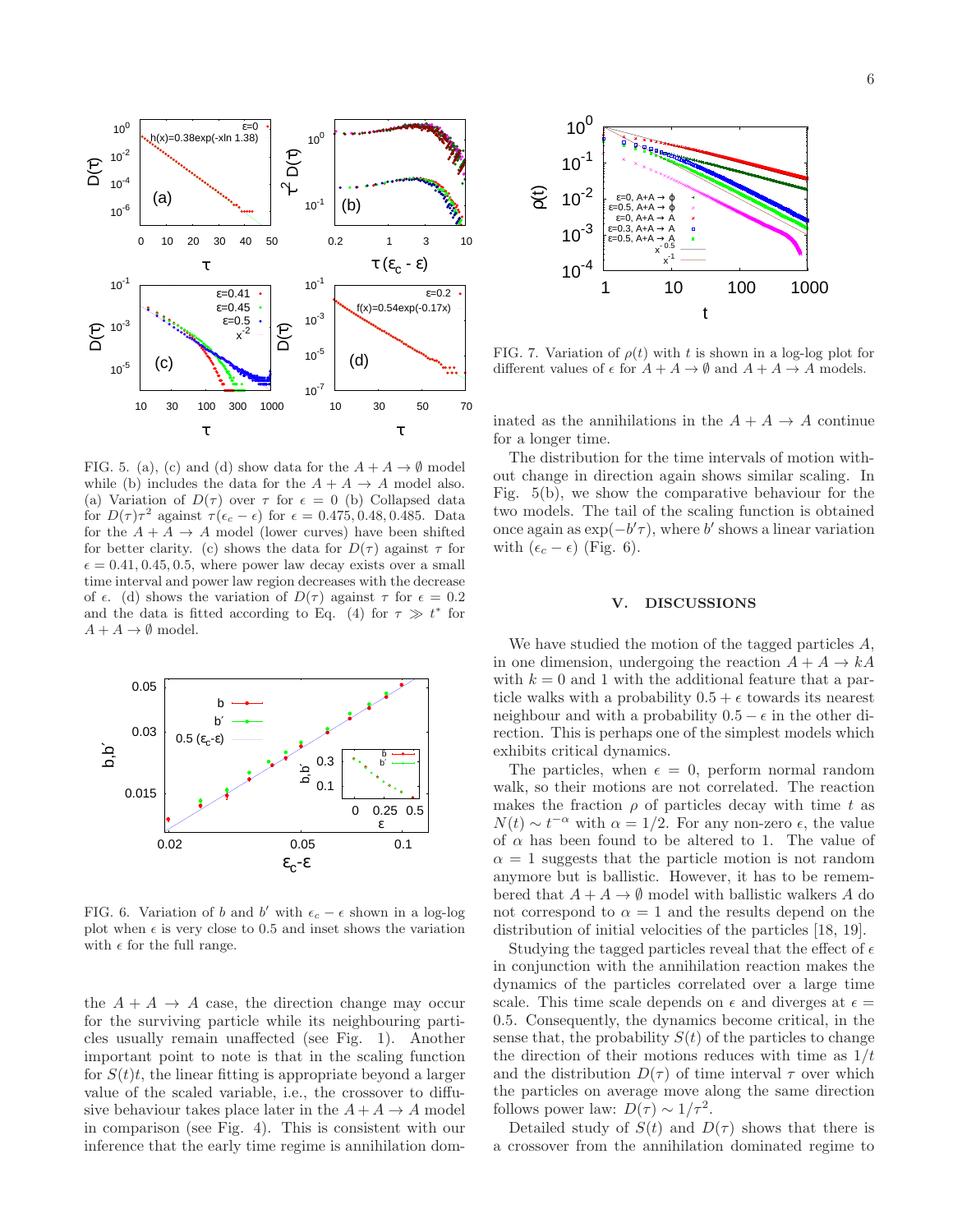a (partially) diffusive regime at time  $t^* \propto (\epsilon_c - \epsilon)^{-1}$ . Beyond  $t^*$ ,  $S(t)$  is a constant for  $0 < \epsilon < 0.5$ , although the actual value is less compared to the unbiased case  $\epsilon =$ 0. However, the overall motion is still ballistic,  $\langle |x|\rangle \sim t$ , for any  $\epsilon > 0$  because of the presence of the bias. This is supported by the behaviour of the distribution  $P(x, t)$ tending towards a double delta function (studied for the  $k = 0$  model) at very late times while for  $\epsilon = 0$ , the distribution is always Gaussian.

It may be mentioned here that the change in the behaviour of the probability distribution from a Gaussian for  $\epsilon = 0$  to a bimodal form for  $\epsilon \neq 0$  is reminiscent of the order parameter distribution above and below the critical temperature for Ising like systems; the form in Eq. (1) is also similar to the case for continuous spins.

In conclusion, we have shown how the bias to move towards nearest neighbours generates correlation in the motion of the particles in a simple  $A + A \rightarrow kA$  reaction

- [1] Privman V., ed. Nonequilibrium Statistical Mechanics in One Dimension, Cambridge University Press, Cambridge (1997).
- [2] Ligget T. M., Interacting Particle Systems, Springer-Verlag, New York, (1985).
- [3] Krapivsky P. L., Redner S. and Ben-Naim E., A Kinetic View of Statistical Physics, Cambridge University Press, Cambridge (2009).
- [4] Odor G., Rev. Mod. Phys. 76, 663 (2004).
- [5] Derrida B., J. Phys. A Math. Gen. 28, 1481 (1995).
- [6] Racz Z., Phys. Rev. lett. **55**, 1707 (1985).
- [7] Amar J. G. and Family F., Phys. Rev. A 41, 3258 (1990).
- [8] ben-Avraham D., Burschka M. A., and Doering C. R., J. Stat. Phys. 60, 695 (1990).
- [9] Alcaraz F. C., Droz M., Henkel M. and Rittenberg V. , Ann. Phys. 230, 250 (1994).
- [10] Krebs K., Pfannmuller M. P., Wehefritz B. and Hinrinchsen H. , J. Stat. Phys. 78, 1429 (1995).
- [11] Santos J. E., Schutz G. M. and Stinchcombe R. B., J. Chem. Phys. 105, 2399 (1996).
- [12] Schutz G. M., Z. Phys. B 104, 583 (1997).
- [13] de Oliveira M. J., Brazilian Journal of Physics, 30 128  $(2000).$
- [14] Kang K. and Redner S., Phys. Rev. A 30, 2833 (1984); 32, 435 (1985).
- [15] Peliti L., J. Phys. A 19, L365 (1986).
- [16] Zumofen G., Blumen A. and Klafter J., J. Chem. Phys. 82, 3198 (1985).
- [17] Droz M. and Sasvari L., Phys. Rev. E 48, R2343 (1993).
- [18] Krapivsky P. L. and Ben-Naim E., Phys. Rev. E 56, 3788 (1997).

process. Also, we conclude that the divergences in the timescales and power law behaviour in the relevant dynamical variables indicate that  $\epsilon_c = 0.5$  is a dynamical critical point. In the present study we have detected a crossover from a correlated to a individual motion scenario in the presence of the bias. Simultaneously we obtain two new dynamical exponents using Monte Carlo simulation and simple arguments and calculation. The reaction is not dependent on the bias and except for the point  $\epsilon = 0.5$ , the motion is still stochastic. The present study is able to manifest at the individual level the precise role of the bias and how the dynamics are different from simple ballistic motion.

Acknowledgement: The authors thank DST-SERB project, File no. EMR/2016/005429 (Government of India) for financial support. Discussions with Soham Biswas is also acknowledged.

- [19] Ben-Naim E., Redner S. and Leyvraz F., Phys. Rev. Lett. 70, 1890 (1993).
- [20] Krapivsky L. and Sire C., Phys. Rev. Lett. 86, 2494 (2001).
- [21] Albano E. V., J. Phys. A: Math. Gen. 24, 3351 (1991).
- [22] Ben-Naim E., Krapivsky P. L. and Randon-Furling J., J. Phys. A: Math. Theor. 49, 205003 (2016).
- [23] Biswas S., Sen P. and Ray P., J. Phys.: Conf. Ser. 297, 012003 (2011).
- [24] Sen P. and Ray P., Phys. Rev. E **92**, 012109 (2015).
- [25] Daga B. and Ray P., Phys. Rev. E **99**, 032104 (2019).
- [26] Mullick P. and Sen P., Phys. Rev. E 99, 052123 (2019).
- [27] Biswas S. and Sen P., Phys. Rev. E 80, 027101 (2009).

## VI. APPENDIX

Here we argue that the spin model proposed in [27] has a one to one correspondence with the particle/walker model when  $\epsilon = 0.5$  for  $k = 0$ . In [27], spins with state  $\pm 1$  are considered on a one dimensional lattice. A spin flips when it sits at the boundary of two domains of oppositely oriented spins. At subsequent times, the state of the spins is determined by the size of the two neighbouring domains; it is simply changed to the sign of the spins in the larger domain. Thus the smaller domain shrinks further and one can have an equivalent picture of a particle which moves towards its nearest neighbour. The scheme is illustrated in Fig. 8.